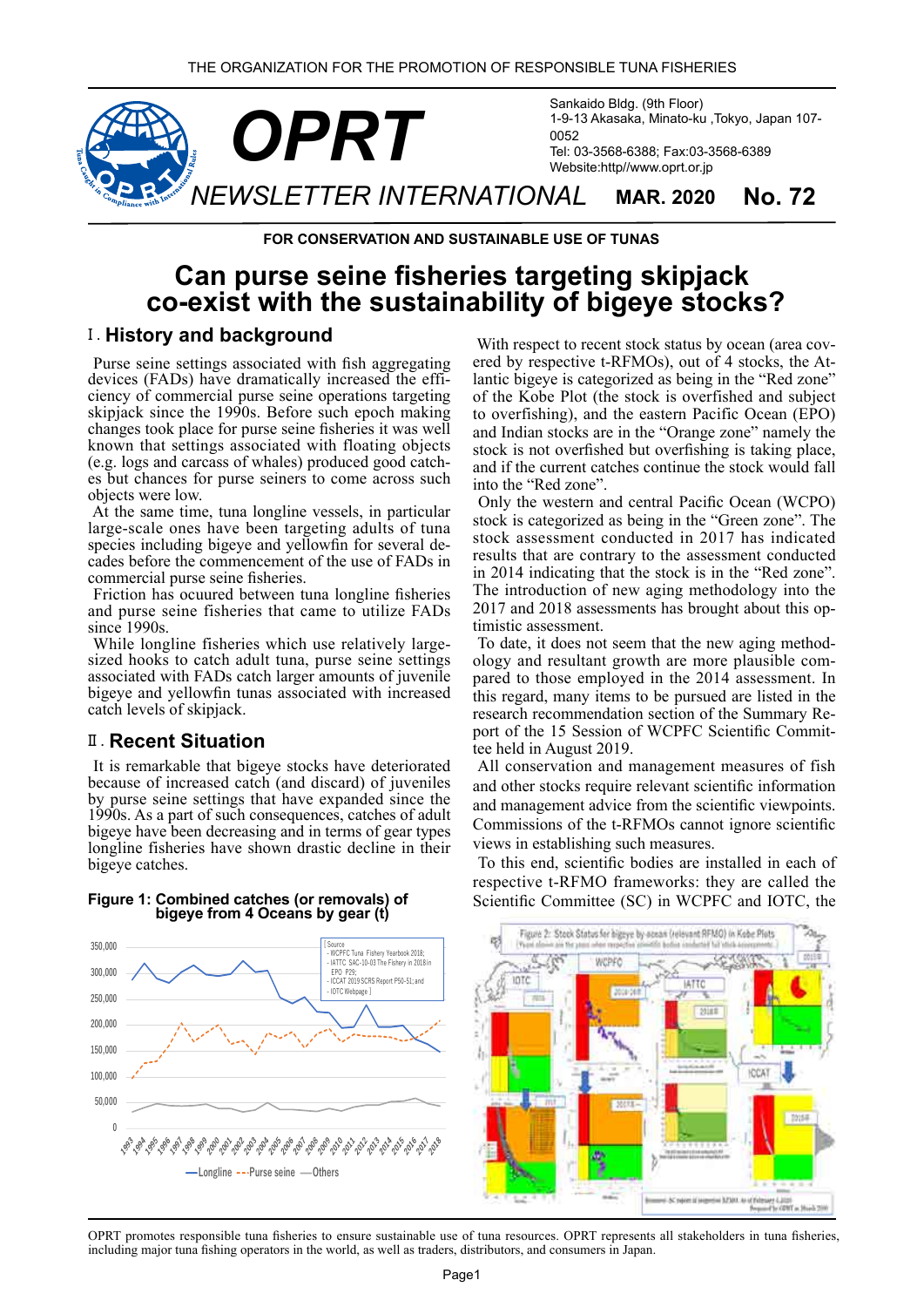Scientific Advisory Committee (SAC) in IATTC and the Standing Committee on Research and Statistics  $(SCRS)$  in  $ICCAT$ .

sive catches of juvenile of bigeye (and yellowfin) These scientific bodies have pointed out that exceshave brought about deterioration of the stock(s) and called for reduction in catches by purse seine settings and other fishing operations that utilize FADs or other floating objects.

"The Commission (ICCAT) should be aware that increased harvests on small fishes by FADs and other fisheries as well as the development of new fisheries could have had negative consequences for the productivity of bigeve tuna fisheries (e.g. reduced yield at MSY and increased SSB required to produce MSY)" [Management Recommendation (for bigeye): P48,  $2019$  SCRS REPORT]

"Declines in longline effort since 2007, particularly from the ered the pressure on the Indian Ocean bigeye tuna stock Japanese, Taiwanese and Rep. of Korea longline fleets lowsince 2007. However, recent increase in catch from purse seine fleets have increased this pressure and the stock is estimated to be subject to overfishing." [Outlook, APPENDIX 9 EXECUTIVE SUMMARY: BIGEYE TUNA P83-85 Report of the 22nd session of IOTC Scientific Committeel

spective commissions' attention to that high level of Furthermore, scientific bodies have been drawing refishing mortality of juvenile bigeye (and yellowfin) reduces the level of maximum sustainable yield (MSY) which relevant fisheries can achieve.

#### **Figure3: History of reduction in levels of MSY** for bigeye stocks in WCPO (left) and EPO(right)



For eyample, ICCAT SCRS has sent the following advice for bigeye to ICCAT: vice for bigeye to ICCAT:<br>- "…should the Commission wish to increase long-term sus-

fective measures be found to reduce fishing mortality of small tainable yield, the Committee continues to recommend that efbigeye tunas." [Management Recommendation (for bigeye): P48, 2019 SCRS REPORTJ

#### This is also the case for the Atlantic vellowfin.

vests on small yellowfin tuna has had negative consequences "The Commission should (also) be aware that increased har-Figure 13), and that continued increases in the harvest of to both long-term sustainable vield and stock status (YFTtainable yield the stock can produce. Should the Commission small yellowfin tuna will continue to reduce the long-term suswish to increase long-term sustainable yield, the Committee continues to recommend that effective measures be found related and other fishing mortality of small yellowfin tuna)." to reduce fishing mortality on small yellowfin tuna (e.g. FOB-[Management Recommendation (for yellowfin): P27, 2019 SCRS REPORT]

Similar findings are described for the EPO.

"Before the expansion of the FAD fishery that began in 1993, the MSY was greater than the current MSY and the fishing mortality was much less than Fહsy"[ IATTC SAC-09-05 – Big-<br>eye tuna: assessment for 2017 P4]

The WCPFC Scientific Committee also pointed out the following in its meeting in 2018 under the new optimistic stock assessment for bigeye in the WCPO.

fer among regions, and that fishery impact was higher in the "SC14 noted that levels of fishing mortality and depletion diftropical region (Regions 3, 4, 7 and 8 in the stock assessment model), with particularly high fishing mortality on juvenile big-<br>eye tuna in these regions. SC14 therefore recommends that WCPFC15 could continue to consider measures to reduce fishing mortality from fisheries that take juveniles, with the goal to increase bigeye fishery yields and reduce any further impacts on the spawning biomass for this stock in the tropical regions.' [Summary Report WCPFC SC14]

# **Ⅱ. Major problems and ways to proceed**

In order to recover bigeye (and yellowfin) stocks and to realize a more sustainable utilization of those stocks, at least the following actions should be taken without delay bearing in mind particularly Target 14.4 of SDG14 (see section III, ii) below).

### **i) Realization of adequate reduction in juvenile catch** by FAD settings.

the us, measures established and implemented in t-<br>RFMOs are assessed to be not effective enough to Since the deterioration of bigeye stocks continues, measures established and implemented in treflect the advice from scientific bodies to reduce lowfin) brought about by chiefly FAD settings by fishing mortality of juveniles of bigeye (and yelpurse seiners.

This situation should be rectified without delay.

ii) Measures should be taken to increase the level of **MSY** that can be achieved from bigeye (and yellowfin) stock(s).

not display the levels of MSY and that we need We have to be conscious that the Kobe Plot canother figures to detect changes in MSY levels.

Furthermore, it should be noted that in the UN work SDG 14 is dedicated to "Conserve and Sustainable Development Goals (SDGs) framesources for sustainable development" and the following is included as one of the targets of Goal sustainably use the oceans, seas and marine resources for sustainable development" and the folsustainably use the oceans, seas and marine re-14: By 2020, effectively regulate harvesting and lated fishing and destructive fishing practices and end overfishing, illegal, unreported and unreguimplement science-based management plans, in sible, at least to levels that can produce maximum order to restore fish stocks in the shortest time feasustainable yield as determined by their biological **.characteristics**

With respect to interpretation of the phrase"at acteristics" we may have to consider biological able yield as determined by their biological charleast to levels that can produce maximum sustaincharacteristics such as longevity and reproduction lize the stock concerned, etc. but we can say that of the species concerned and gear types that uti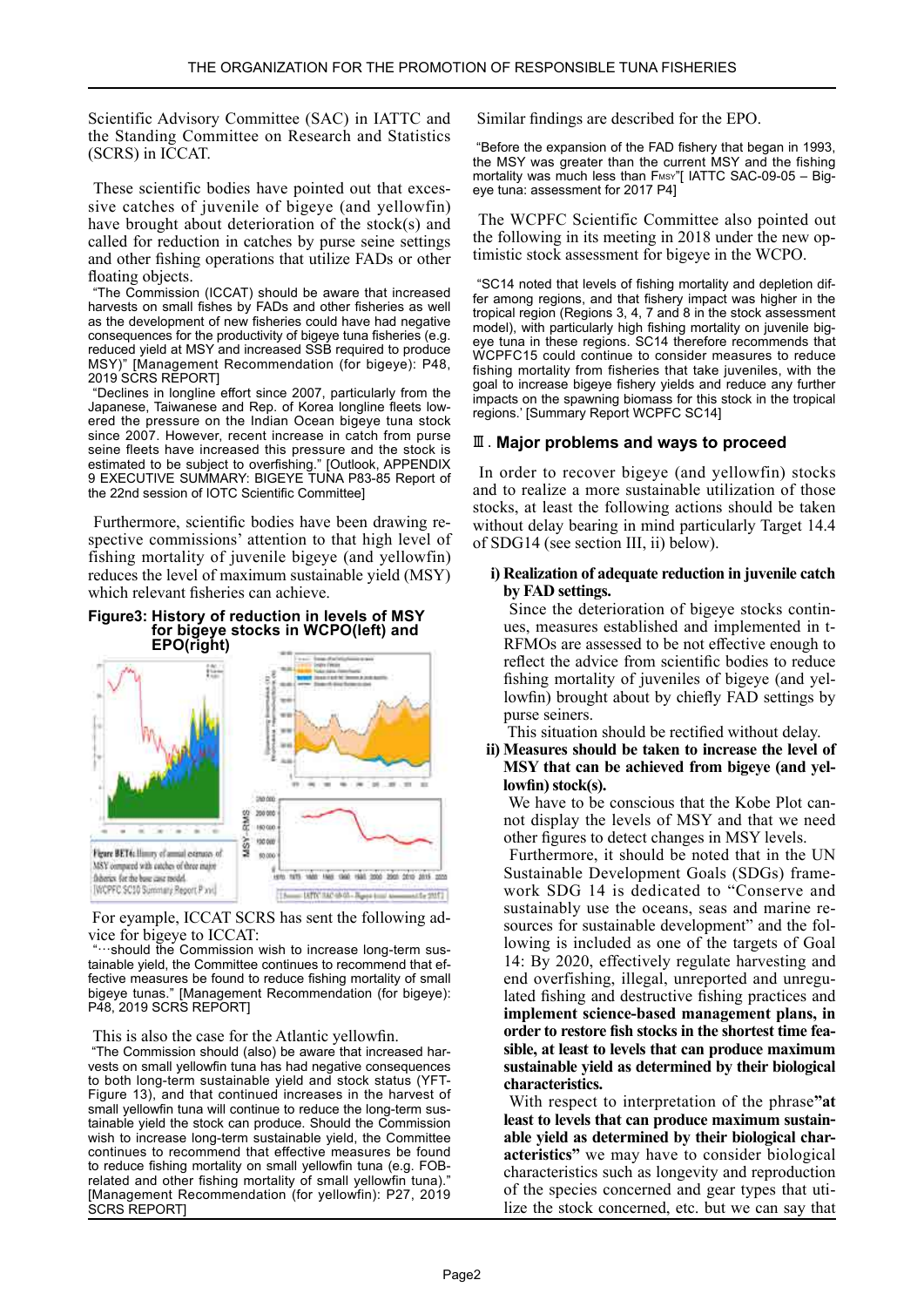pressed the total yield from the stock concerned. ies that catch significant amounts of juveniles deit would be unreasonable if newly emerged fisher-

fin) stocks, effective restriction should be applied For the case of restoration of bigeye (and yellowto FAD settings by purse seiners to reduce fishing mortality of juveniles.

iii) Close monitoring should be continuously carried ated with FADs and relevant management measures should be revised accordingly without delay out on the status of purse seine operations associated with FADs and relevant management meato ensure their effectiveness.

ated with FADs seems to increase day by day as a The efficiency of purse seine operations associresult of technical innovations.

tribute to increase catching efficiency of purse For example, the following phenomena can conseine operations utilizing FADs: a larger number of purse seiners become capable of conducting FAD setting more than once a day and, the increased number of FADs installed with sonar and satellite transmission devices.

This situation should be monitored closely in a continuous fashion and appropriate management advice should be provided to the scientific body and the Commission of each t-RFMO in order to establish and implement necessary management ability of the  $stock(s)$  concerned reflecting such measures without delay to ensure the sustainincreased efficiency.



**Figure4. Various quantities used to investigate** the reason for the increasing number of sets. The proportion of days with a set was calculated as portion of days fished with one or more floating-<br>object sets. [Source: IATTC: SAC-10-06 – Stock the annual average, for all vessels, of the pro-<br>portion of days fished <u>with one or more</u> floating**status indicators for bigeye tuna]** 

The 4 figures included in Figure 4 are for purse seine fleets operating in the EPO.

Under the situation where the number of purse seine the lowing phenomena have been observed that boost the settings associated with FADs is increasing the folefficiency of FAD setting operations and the impact on the EPO bigeye stock:

- a) The total number of FADs deployed in the sea is increasing (shown with the blue line in the upper-<br>left figure);
- b) The percentage of the day when purse seiners are successful in conducting settings is increasing (with light blue line in the lower left figure);
- c) The percentage of FADs equipped with sonar in the total FADs deployed in the sea is increasing (with green line in the upper right figure); and
- d) The percentage of the days with more than one setting in the total days operated in association with FADs is increasing (with orange line in the lower right figure).

dations for the previous two years to add a new provision to the Resolution C-17-02 which was adopted in vided the Commission with the following recommendations for the previous two years to add a new provivided the Commission with the following recommen-Based on those developments, IATTC Staff has pro- $2017$  and covers  $2018-2020$  for the EPO tropical tunas including bigeye, in order to strengthen management measures for purse seine fisheries in the EPO.

sures should be considered to address the continuing "...The indicators suggest that **additional management mea**increase in the number of sets on floating objects that, despite the longer closure since 2017, is a concern for all three species( Bigeye, Yellowfin and Skipjack).

**RECOMMENDATIONS(for 2020):** 

- 1. Maintain the provisions of the current resolution (C-17- $02$
- ber of floating-object and unassociated sets combined 2. For the purse-seine fishery, limit the total annual num-**(OBJ+NOA) by Class-6 vessels in 2020 to 15,723. Once** the limit is reached, only dolphin-associated (DEL) sets will be allowed during the rest of that year, and all vessels without a Dolphin Mortality Limit must return **to** port."

[Source: IATTC-94-03  $-$  Staff recommendations 2019]

Notwithstanding this, no actions have been taken by the Commission to cope with the increased efficiency of FAD settings in the EPO. IATTC is expected to undertake serious deliberations to establish effective management measures at this year's Commission Meeting to be held in August in La Jolla, USA.

Basically, fishing mortality from respective fishing trol, such as catch quota by fishing gear by country. gear types shall be controlled by means of output con-And the conservation and management measures for alize those three points mentioned in  $i$ ) - iii) of Section bigeye stocks to be developed on this basis should re-.Ⅲ

Pending such arrangement will be in place, free-school sociated with floating objects including FADs should operations should be promoted further and settings asfurther be decreased.

# **N** . Promotion of "free-school settings" is an **effective option to pursue**

People related to purse seine operations associated with FADs often say "Skipjack is what we want to catch and small bigeye and yellowfin are a nuisance in our fishing". Free school (Unassociated school) set